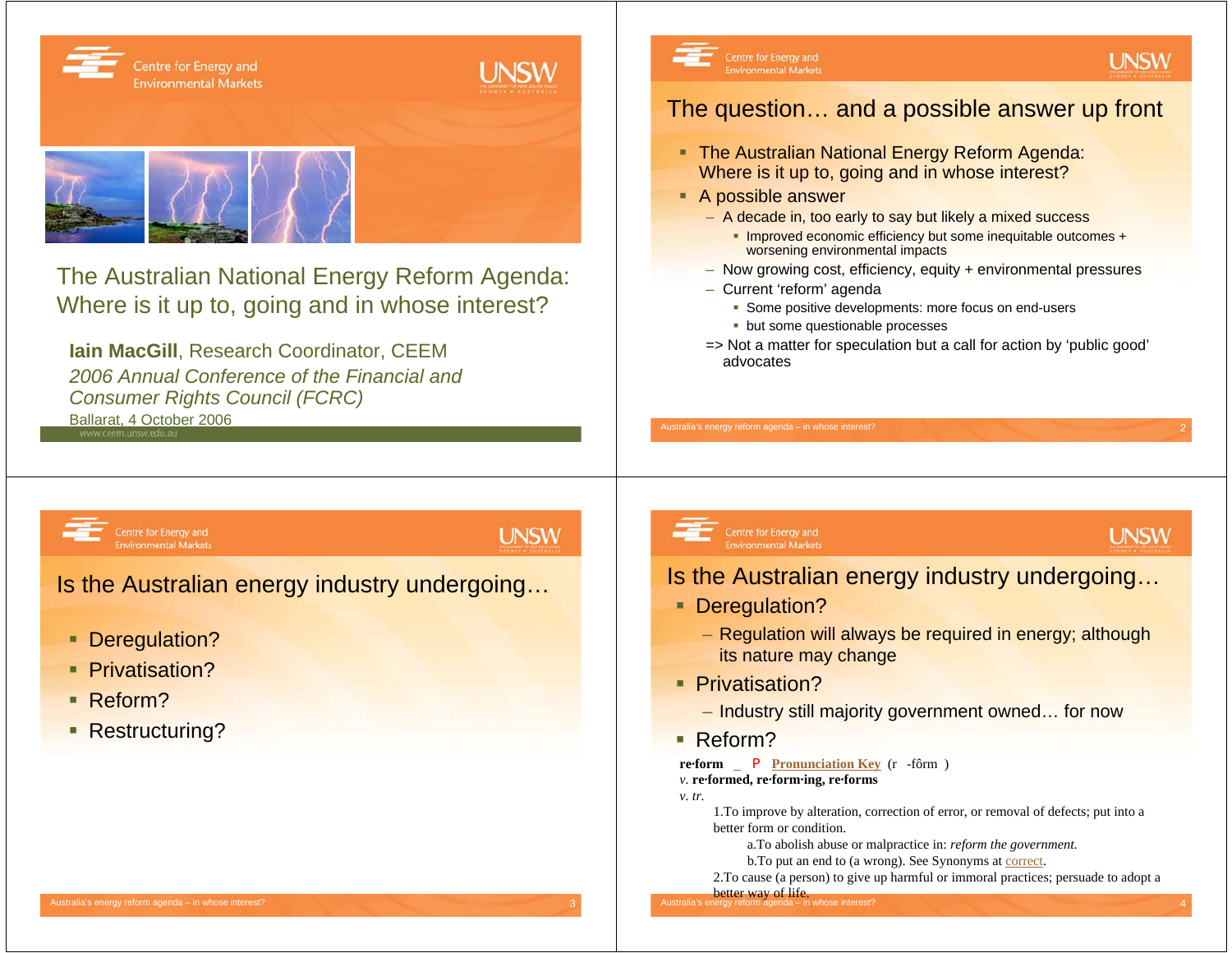

## **UNSW**

## EI restructuring – a changing framework for *decision making*

- *Objectives*
	- *Economic*: maximise **benefits-costs** of delivered energy services
	- *Security*: reliable delivery of these services to consumers
	- *Environmental:* manage adverse environmental impacts of provision of these services
	- Social: an essential public good, empowerment, governance
- Who makes decisions
	- In whose interests, with what accountability
- Using what process
	- Information, transparency
	- Stakeholder input
- => Frameworks fall somewhere on spectrum between *Centralised (govt directed)* <sup>Ù</sup> *market-based (commercial)*

#### Australia's energy reform agenda - in whose interest?

#### Centre for Energy and **Environmental Markets**

# Strictly markets… or a govt role in energy?

- **Possible Economist (and Australian National Competition** Policy perspective): *when the market does not provide efficient outcomes for society; ie. market failures*
- П Energy industry features every possible form of market failure – Monopolies
	- *Generally concentrated supply-side, monopoly Tx and Dx networks*
	- Public Goods
		- *Essential services, contribution to economic welfare*
	- Incomplete markets
		- *Electricity networks are shared - require high levels of coordination*
	- Information failures
		- *Including generally poorly informed energy users*
	- The "Business Cycle"
		- *Capital intensive, long-lived investments*
	- **Externalities**
		- *Climate change, energy security, social impacts*

#### Centre for Energy and **Environmental Markets**

**UNSW** 

## Australia's energy policy objectives

- COAG's agreed energy policy objectives (2001)
	- Encouraging **efficient** provision of reliable, **competitivelypriced** energy services to Australians, underpinning **wealth** and **job creation** and improved **quality of life**, taking into account the needs of **regional, rural and remote** areas;
	- Encouraging responsible **development** of Australia's energy resources, technology and expertise, their efficient use by industries and households and their exploitation in export markets; and
	- Mitigating local and global **environmental impacts**, notably greenhouse impacts, of energy production, transformation, supply and use.

#### Centre for Energy and **Environmental Markets**

## **UNSW**

**UNSW** 

#### Other jurisdictions: eg. Victorian Energy Policy **(DNRE,** *Energy for Victoria***, October 2003)**

- **Ensure an efficient and secure energy system.** This requires ongoing investment in both supplies and the efficient use of those supplies.
- **Ensure those supplies are delivered reliably and safely.** The reliable distribution of energy is an ongoing challenge.
- □ **Ensure consumers can access energy at affordable prices.** The Government is committed to ensuring all consumers, *especially low income earners*, can access essential energy services at affordable prices.
- п **Ensure our energy supplies and the way we use them are environmentally sustainable – and in particular less greenhouse intensive.** Achieving sustainability is a key challenge for Victoria. We generate most of our low cost electricity from brown coal, which brings major economic benefits but also contributes about half of our greenhouse gas emissions. We have to find ways to ensure our mix of energy sources and our use of them minimises damage to the environment and economy …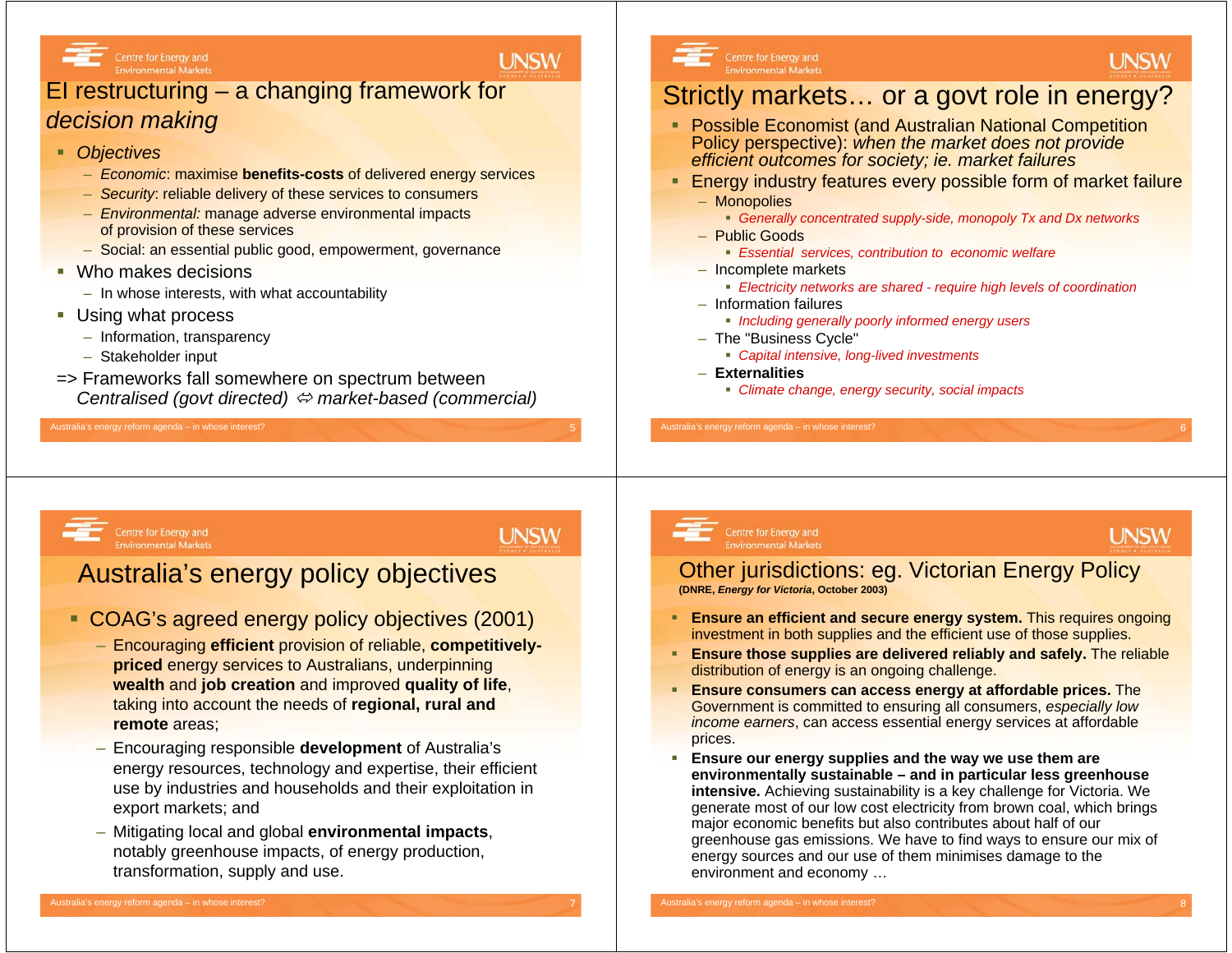

# Traditional EI model - centralised

- Britain, Australia, numerous other jurisidctions
	- Statutory authorities supervised by a Minister:
		- Usually vertically integrated monopolies
	- Decision making political, "behind closed doors":
		- Politicians negotiate tradeoffs
- **Possible limitations** 
	- Low efficiency and innovation
	- stakeholder capture, supply-side focus
	- Process issues: transparency, stakeholder consultation
	- *separation of powers b/n who makes rules, implements + judges them*
- *=> Industries in some countries started to run into problems in 1980s – 1990s*



# Electricity industry restructuring objectives

- **Improve economic efficiency by facilitating competition &** new entry, which assumes:
	- Effective markets & sound legal & policy frameworks
- **Enhance accountability to end-users & society through** 'customer choice', which assumes:
	- End-users become active participants in the industry
	- End-users are independent agents who make "informed" decisions & efficiently manage the associated risks:
- Implement a market-based approach to social & environmental externalities:
	- Assumes political will to regulate non-monetary impacts
- Release government funds by asset sales:
	- Creates a moral hazard for politicians

Centre for Energy and **Environmental Markets** 

Australia's energy reform agenda - in whose interest?

**UNSW** 

**UNSW** 

# Evolution of EI restructuring in Australia

- Development of COAG process in late 80's
	- Formal interface between Federal & State governments
- National Competition Policy*, 1993 Hilmer Report*:
	- Facilitate competition where effective & pro-competitive regulation where not; Treat public & private firms equally; uniform market rules of conduct where possible; access regimes for essential facilities
	- **Highlighted potential value of energy industry 'reform'**
- Competition Reform Act, *1995*
	- Amended TPA + new Competition & Consumer Commission (ACCC):
- *Now well over a decade of energy industry restructuring*
	- *National Electricity Market (NEM) incorporating NSW, QLD, VIC, ACT, SA (+ now TAS) established in 2000*
	- *More limited changes in Gas industry*
	- ralia's energy reform agenda in whos – *A mix of national + jurisdictional (State + Territory) roles*



**UNSW**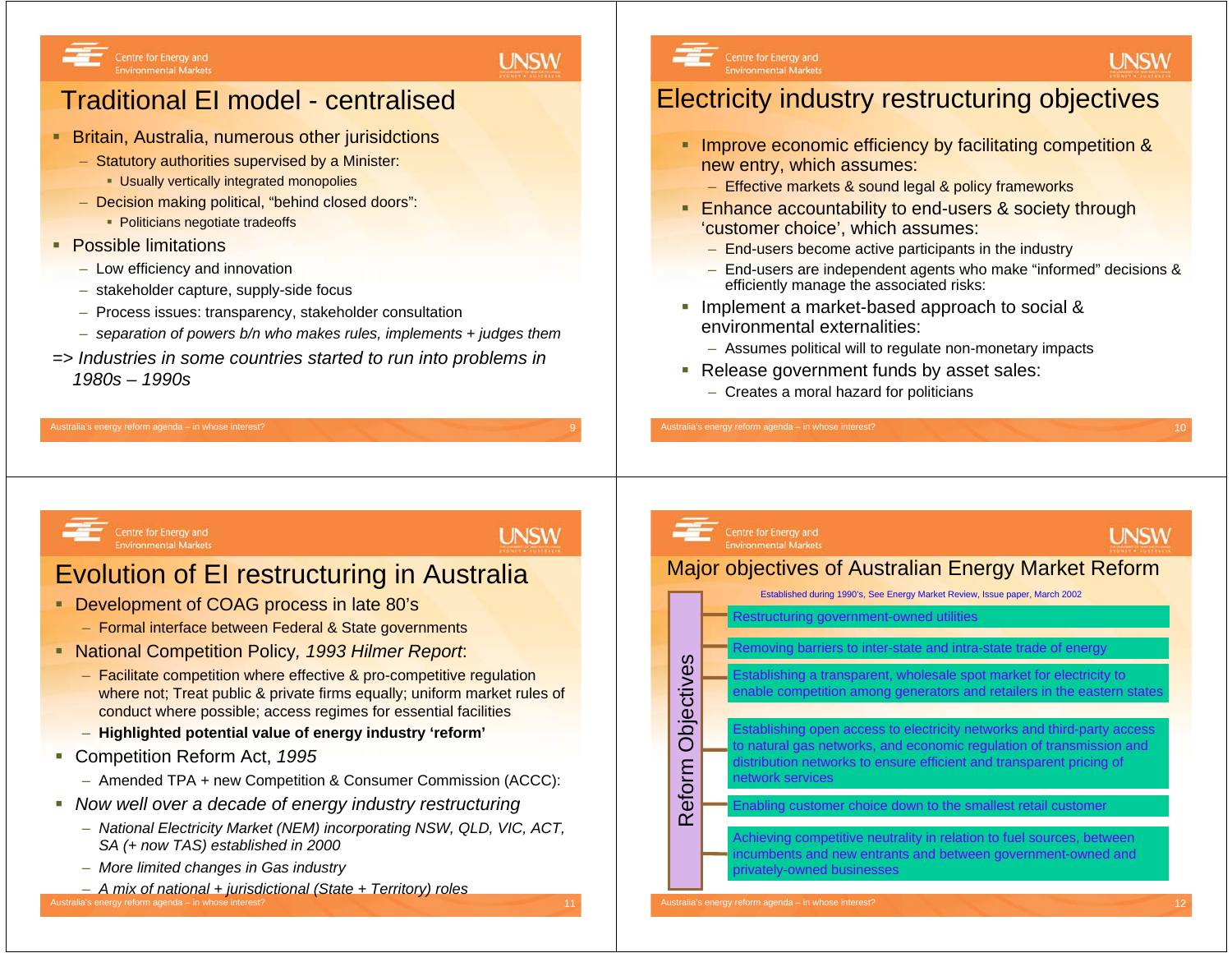



## **UNSW**

## Some outcomes of restructuring to date

- **Improved economic efficiency** 
	- But still questions regarding future outcomes given capital intensive nature of industry, starting point for restructuring
	- *Most modeling exercises estimating industry + wider economic benefits of only limited value*
	- Largely supply-side focussed efficiency improvements
- Security + reliability reasonably well managed
	- But ongoing challenges for commercial arrangements + attempting to manage low-risk/high-consequence events
	- and diversity between + within jurisdictions
- ×, Equity + environmental outcomes?





- ι. At least part of this divergence intentional – reduction of cross subsidies
- m. For vulnerable consumers, "Limited amount of evidence suggesting that:
	- price rises for households in regional areas may have been somewhat higher than for their counterparts in metropolitan areas; and
	- increases in household prices .. have generally been greater for households with low demand and often lower incomes" (PC, 2005)
- *Different jurisdictions have had markedly different outcomes*
	- – Different policy + regulatory positions; CSO arrangements, other support mechanisms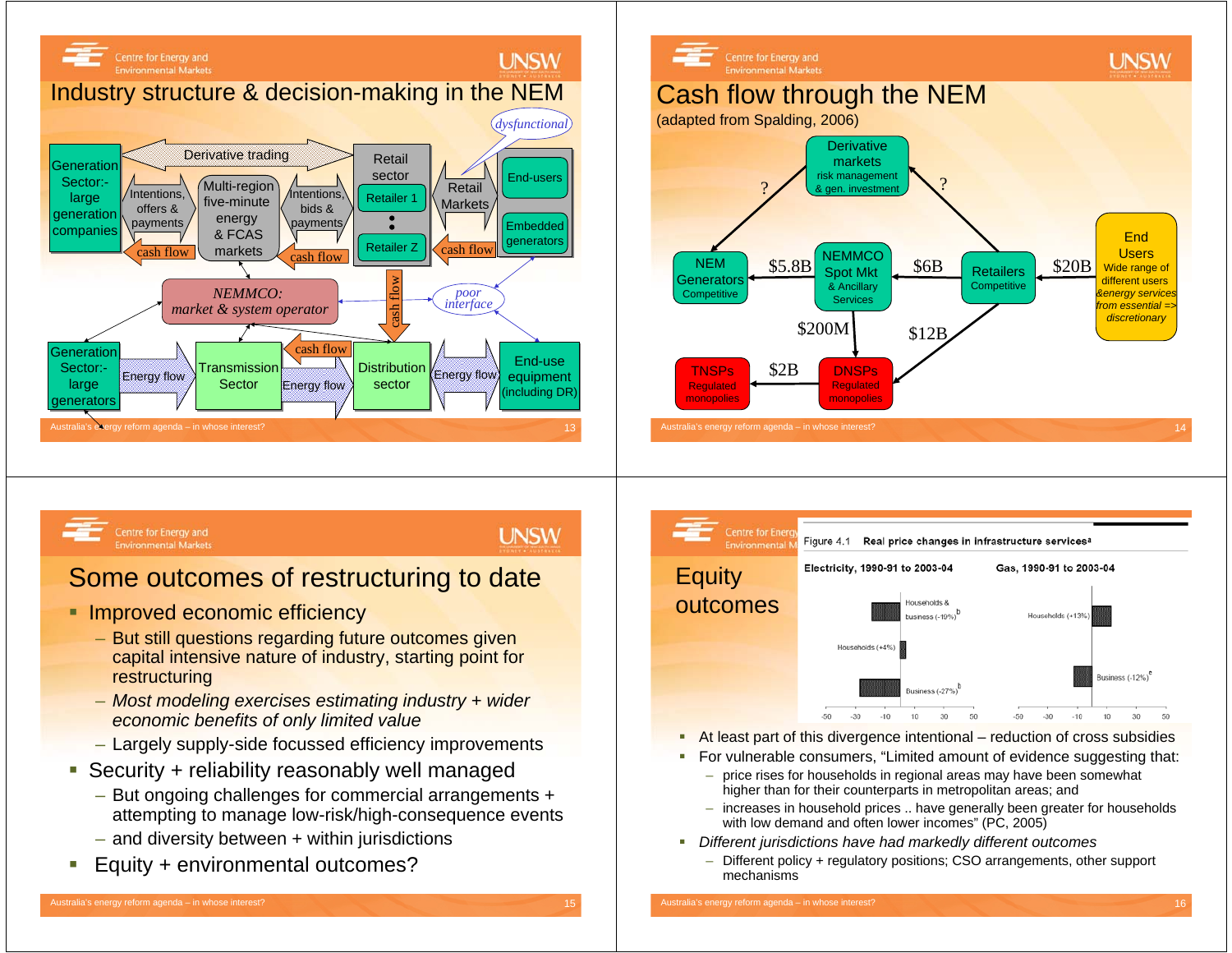## **UNSW**

## Electricity supply reliability outcomes (PC, 2005)

## **Some general improvement**





Centre for Energy and **Environmental Markets**  **UNSW** 

## Climate change outcomes

- a. Stationary energy sector responsible for half of Australian greenhouse emission
- **CoAG** national energy policy objectives include need for action on climate change but EI restructuring has no specific env. objectives
- **However, original expectation by some that would help** *"14 MtCO2 reduction from BAU in 2010":* (Commonwealth Govt, *Climate Change: 2nd Communication to IPCC,* 1997)
	- Efficient competition in supply by gas + renewables
	- More sensible patterns of energy use
- Instead, likely outcome is increased emissions wrt BAU (CoAG, 2002)
	- Low cost of coal fired generation, immature gas market
	- Reduced emphasis on EE from lower prices
	- Current failure to price greenhouse emissions
	- Market design and regulation that favours incumbents Supply-side orientation of reforms to date

# Centre for Energy and

#### **Environmental Markets**

## **UNSW**

# Growing pressures on restructuring

- a. Continuing growth in peak demand
	- Energy an essential good but also growing discretionary + 'conspicuous consumption' energy services; eg. Air Conditioning, industry development
	- Estimated to require \$24b investment in Tx + Dx infrastructure over next 5 years; this is regulated expenditure
	- This growth will also require major investment in new peaking plant
	- Current market arrangements smear these costs, potentially perverse outcomes
- ш Growing climate change concerns
	- Protecting the climate seems likely to require major (60-80% by 2050), rapid (peaking within decades) global emissions reductions
	- Australian per-capita emissions 2 X > developed world average, 5-10 X > developing world
	- Emission reductions will impose direct costs on EI

#### => Underlying cost structure of industry likely to grow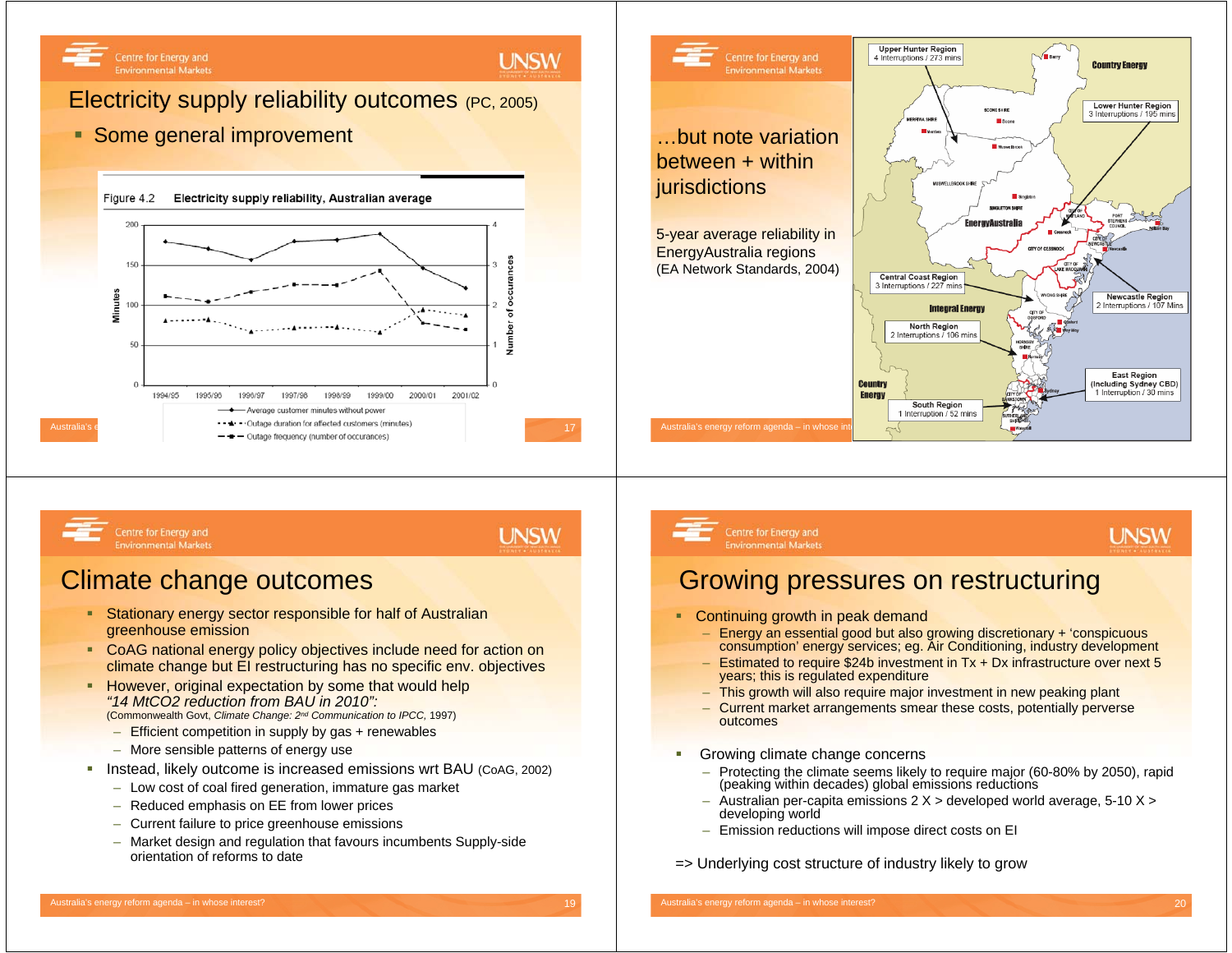## Demand growth + projected reserves (NEMMCO, 2005)

#### Table 2 Averaged Annual Energy and Demand Growth Rates

|                        | <b>10-year Energy</b><br><b>Growth Rate</b> | 10% POE Summer<br>Maximum-Demand<br><b>Growth Rate</b> | 10% POE Winter<br>Maximum-Demand<br><b>Growth Rate</b> |
|------------------------|---------------------------------------------|--------------------------------------------------------|--------------------------------------------------------|
| Queensland             | 3.2%                                        | 3.9%                                                   | 3.6%                                                   |
| <b>New South Wales</b> | 1.9%                                        | 2.8%                                                   | 2.3%                                                   |
| Victoria               | 1.1%                                        | 2.1%                                                   | 1.8%                                                   |
| South Australia        | 1.5%                                        | 2.4%                                                   | 2.1%                                                   |
| Tasmania               | 1.1%                                        | 1.5%                                                   | 1.3%                                                   |

Table 6 Projected Low Reserve Conditions

|                                                                                                                                                                                                                 | <b>LRC Point</b>   | <b>Reserve Deficit</b>        |  |  |  |
|-----------------------------------------------------------------------------------------------------------------------------------------------------------------------------------------------------------------|--------------------|-------------------------------|--|--|--|
| Queensland                                                                                                                                                                                                      | 2008/09            | 251 MW                        |  |  |  |
| <b>New South Wales</b>                                                                                                                                                                                          | 2008/09            | 372 MW                        |  |  |  |
| Victoria/South Australia<br>(combined)                                                                                                                                                                          | 2005/06<br>2007/08 | 500 MW <sup>1</sup><br>237 MW |  |  |  |
| Tasmania                                                                                                                                                                                                        | Beyond 2014/15     |                               |  |  |  |
| 1 The 2005/06 reserve deficit is determined through the MT PASA process, not the SOO's supply-demand outlook.<br>This figure was effective as at 22nd September 2005 to reflect most recent market information. |                    |                               |  |  |  |

**UNSW** 

Centre for Energy and **Environmental Markets** 

### Supply/demand outlook for Vic/SA (NEMMCO, 2005 SOO)



 $*$  from 2006/07 onwards following commissioning of Basslink, there is an additional 590 MW available to Victoria and South Australia;

**UNSW** 

+ from 2005/06 to 2007/08. reserve support from Snowy. New South Wales and Queensland is limited by the Snowy to Victoria interconnector's capability; and

• the next LRC point occurs in 2007/08, where the additional capacity required is 237 MW. Lower longer-term demand growth in Victoria resulted in the second LRC point occurring one year later than reported in 2004.

● Available Capacity Additional Capacity Required **O** MT PASA Available Capacity • 50% Maximum-Demand Capacity for Reliability





- Network capacity is also lower on hot days
- The load factor of domestic air conditioners is < 10%
- $\blacksquare$ Typical residential A/C owner is cross subsidised by \$70 pa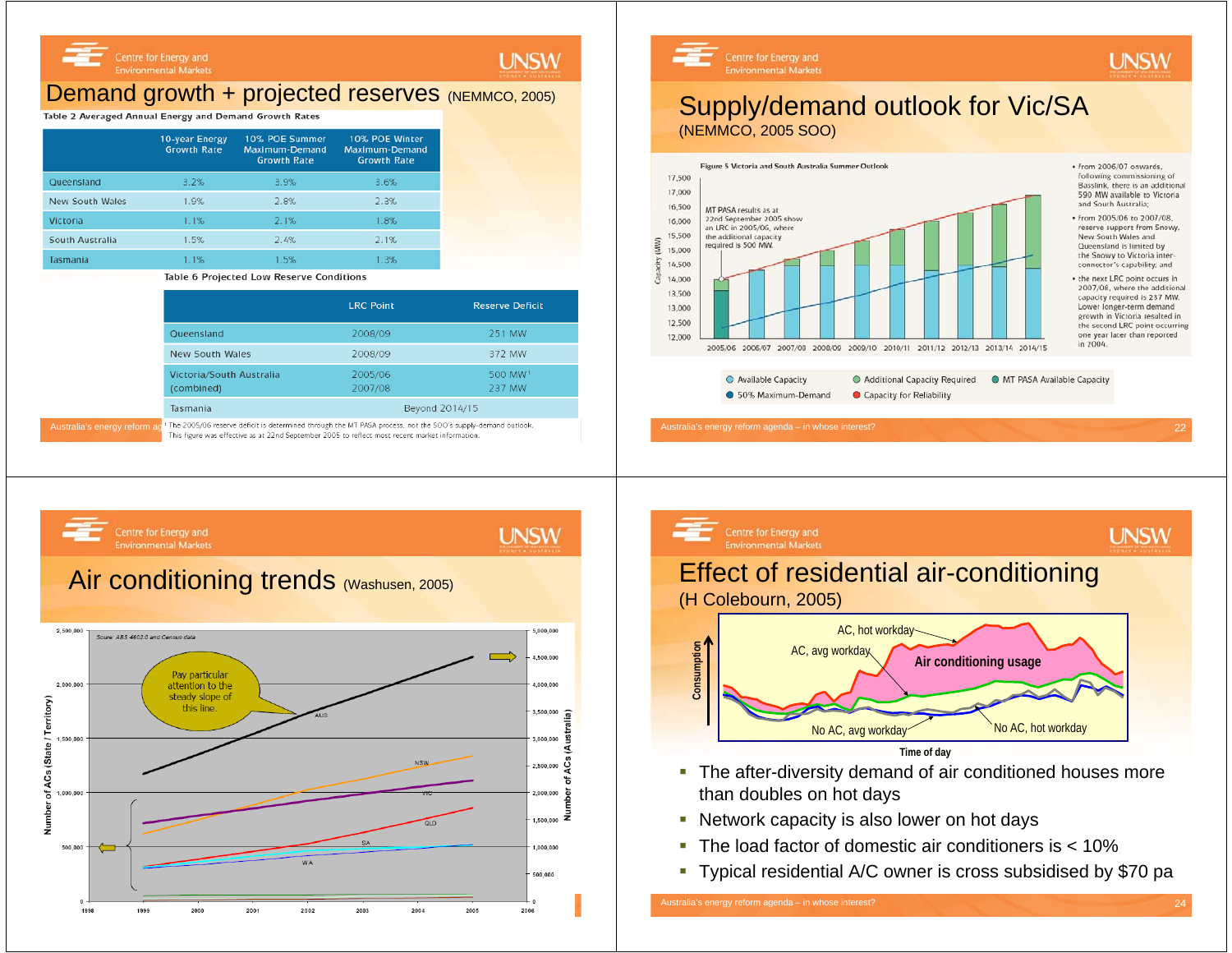Centre for Energy and

## **UNSW**

# Other potentially significant demand drivers

## State and regional development policies for energy intensive industry

*"Drawing on an extensive range of sources, this paper concludes that smelters in Australia pay, on average, around \$21 per megawatt-hour (MWH) of electricity. The notable exceptions are Portland and Point Henry in Victoria, where the smelters pay closer to \$14 per MWH. For other smelters, the best estimates are that Bell Bay pays at most \$23 per MWh, Tomago \$22 and Kurri Kurri closer to \$27."*

H Turton, "The Aluminium Industry", The Australia Institute, Report No. 44, January 2002

Centre for Energy and

## Peak load growth driving network investment in all jurisdictions

■ 5 year total Dx Capex allowances up in all jurisdictions (Washusen, EUAA Briefing, Dec. 2005)

| <b>State/Territory</b> | Net Capex <sup>1</sup> | Augmentation<br><b>Reinforcement Capex</b> |
|------------------------|------------------------|--------------------------------------------|
| <b>ACT</b>             | \$103                  | No information                             |
| <b>NSW</b>             | \$4,389                | \$1,7552                                   |
| QLD                    | \$5,4753               | \$2,097                                    |
| SΑ                     | \$735                  | \$200                                      |
| <b>TAS</b>             | \$279                  | No information                             |
| VIC                    | \$2,6034               | \$560                                      |
|                        | \$13,583               | \$4,612                                    |





**UNSW** 



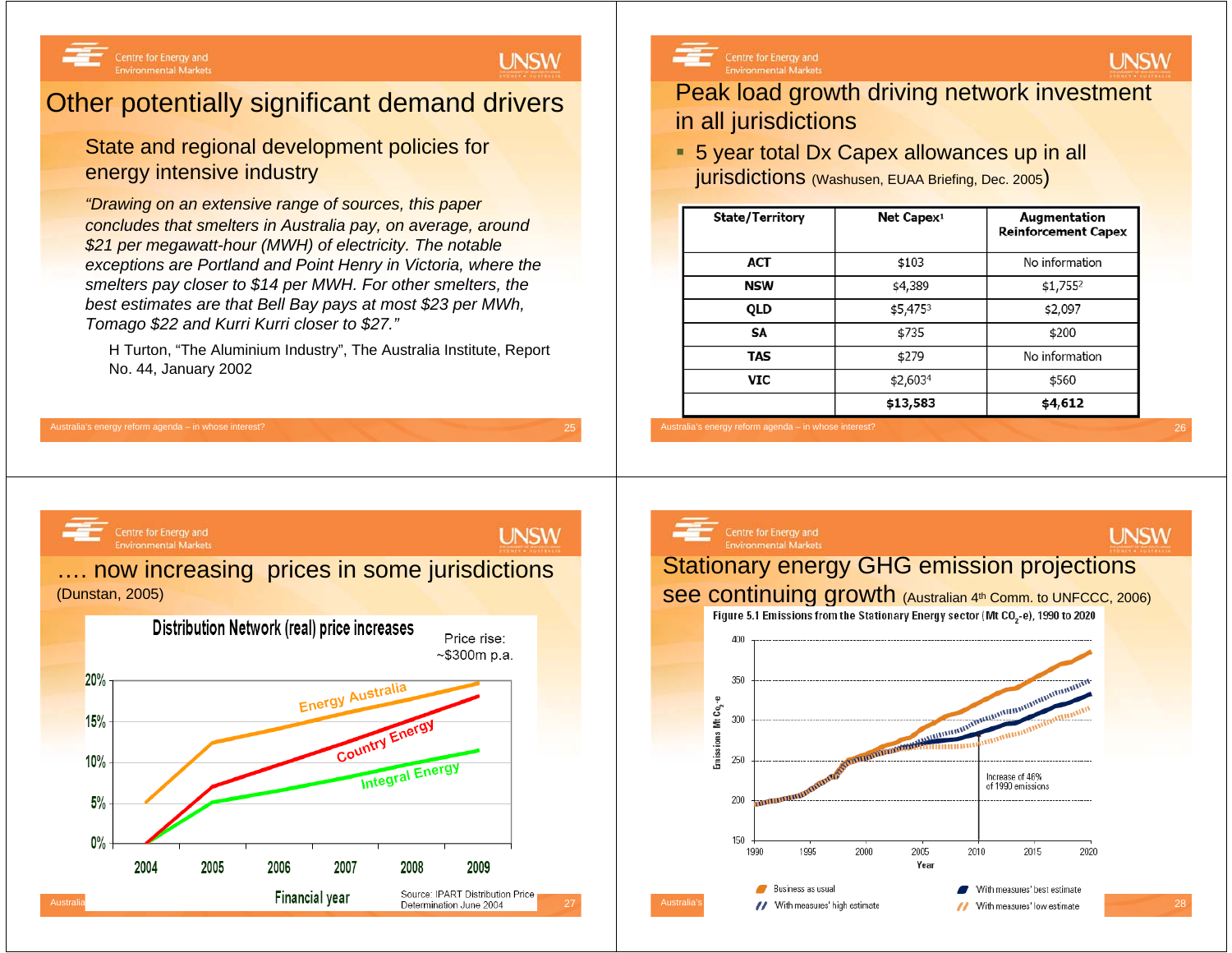## **UNSW**

# Some key reasons for these failures

- **Dysfunctional retail markets** 
	- Little meaningful competition in terms of delivering end-user energy services
	- Limited competition between supply + demand-side options
	- Retailers largely chasing energy sales
	- Low end-user participation in some key decision making
	- Present tariff structures not economically efficient
- Lack of political will to implement effective climate change policies that drive

Australia's energy reform agenda – in whose interest? 29

- Energy efficiency
- Renewable energy
- A greater role for gas: fuel switching + elec. generation



## *Restructuring continues: the new overall objective for the NEM (NEL Section 7)*

- *The national electricity market objective is to promote efficient investment in, and efficient use of, electricity services for the long term interests of consumers of electricity with respect to price, quality, reliability and security of supply of electricity & the reliability, safety and security of the national electricity system*
- Possible short-comings of this objective:
	- Emphasises electricity rather than end-use energy services
	- Fails to mention sustainability in 1991, COAG said the NEM should be *efficient AND sustainable*
	- What of equity?

Centre for Energy and

**UNSW** 

# Some key elements of current MCE agenda

*Economic Regulation*

**Environmental Markets** 

- Establish national Dx and retail framework. Transfer functions to the AER and AEMC
- *Retail Pricing*
	- Phase out energy retail price regulation where effective competition can be demonstrated
- *User Participation*
	- Implement new consumer advocacy arrangements
	- Consider demand side response options
- *Energy Efficiency*
	- Implementation of the NFEE (Stage 1) Response to PC Inquiry, Consideration of the NFEE (Stage 2)

```
Centre for Energy and
Environmental Markets
```
# **UNSW**

**UNSW** 

# Some key elements of current MCE agenda

- *Economic Regulation*
	- Establish national Dx and retail framework. Transfer functions to the AER and AEMC
- *Retail Pricing*
	- Phase out energy retail price regulation where effective competition can be demonstrated
	- progressive roll out of electricity smart meters to allow TOU pricing + for users to respond to prices and reduce peak demand
	- implementing MCE work program to establish effective DSR mechanisms in market
- *User Participation*
	- Implement new consumer advocacy arrangements
	- Consider demand side response options
- *Energy Efficiency*
	- Implementation of the NFEE (Stage 1) Response to PC Inquiry, Consideration of the NFEE (Stage 2)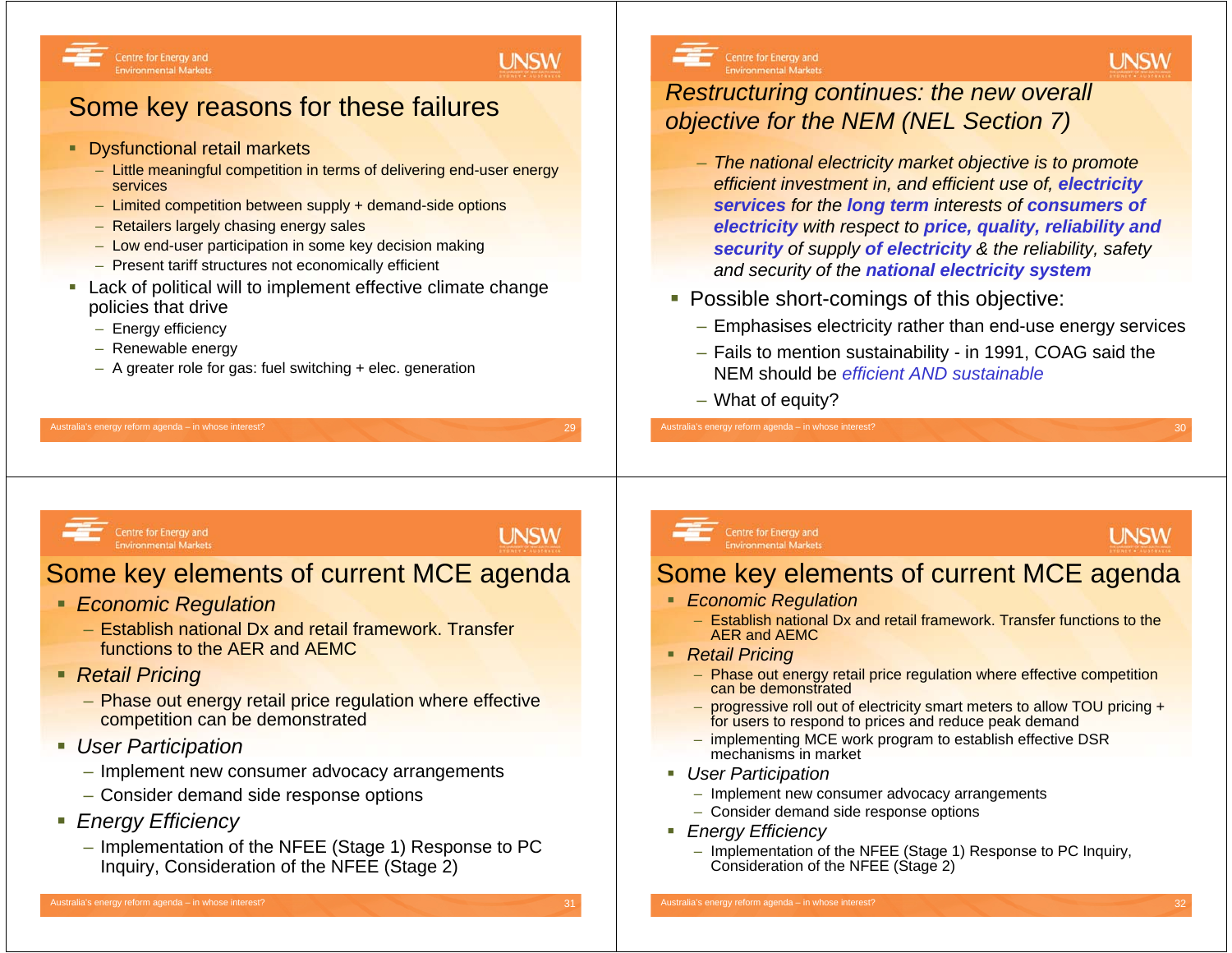## **UNSW**

# National vs jurisdictional regulation

- **Universal best practice or lowest common denominator?**
- ٠ Different jurisdictional circumstances are relevant – Many key decisions are political
- **Value in agreed national framework wrt regulatory** burden, consistent outcomes
- Policy diversity + competition between the jurisdictions has driven innovation
	- Lots to learn from Victorian experience a leading jurisdiction in equity and other considerations

Australia's energy reform agenda – in whose interest? 33  $\,$  33  $\,$  33  $\,$  33  $\,$  35  $\,$  35  $\,$  35  $\,$  35  $\,$  35  $\,$  35  $\,$  35  $\,$  35  $\,$  35  $\,$  35  $\,$  35  $\,$  35  $\,$  35  $\,$  35  $\,$  35  $\,$  35  $\,$  35  $\,$ 

What of stakeholder consultation processes



Centre for Energy and **Environmental Markets** 

## Advocacy challenges

- **Technical and commercial complexity**
- ٠ Ongoing + broad restructuring agenda
- $\blacksquare$ Large, well funded industry participants
- => Well resourced, long-term strategic + expert advocacy likely to be required



## **UNSW**

Decision-making in the stationary energy sector: *Ideal: led by end-users within a societal context*



# Centre for Energy and<br>Environmental Markets

# **UNSW**

**UNSW** 

## Barriers to good end-user decision-making

- Barriers for local infrastructure options:
	- Knowledge, cash flow, innovation & risk exposure
	- Limited influence over options (dependence on others eg. landlords)
	- Need for coordinated decision making to value diversity
- **Barriers for remote infrastructure & flow options:** 
	- Limited knowledge & influence (dependence on others)
	- Revenue recovery retail tariffs (ex-post taxation)
	- Business as usual (status quo rather than innovation)
	- Regulators & system operators take key decisions:
		- To maintain availability & quality of energy flow
		- For which end-users bear most of the costs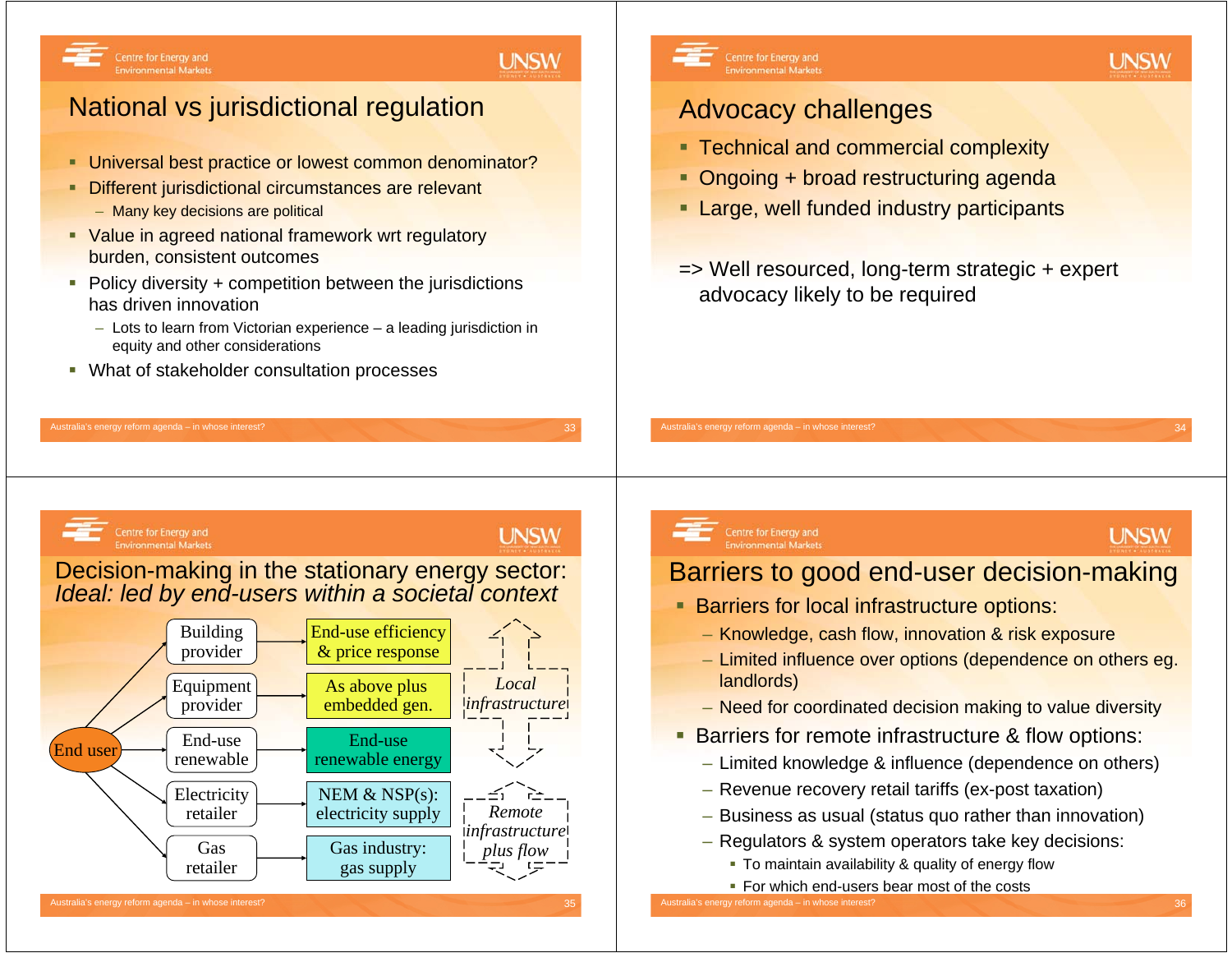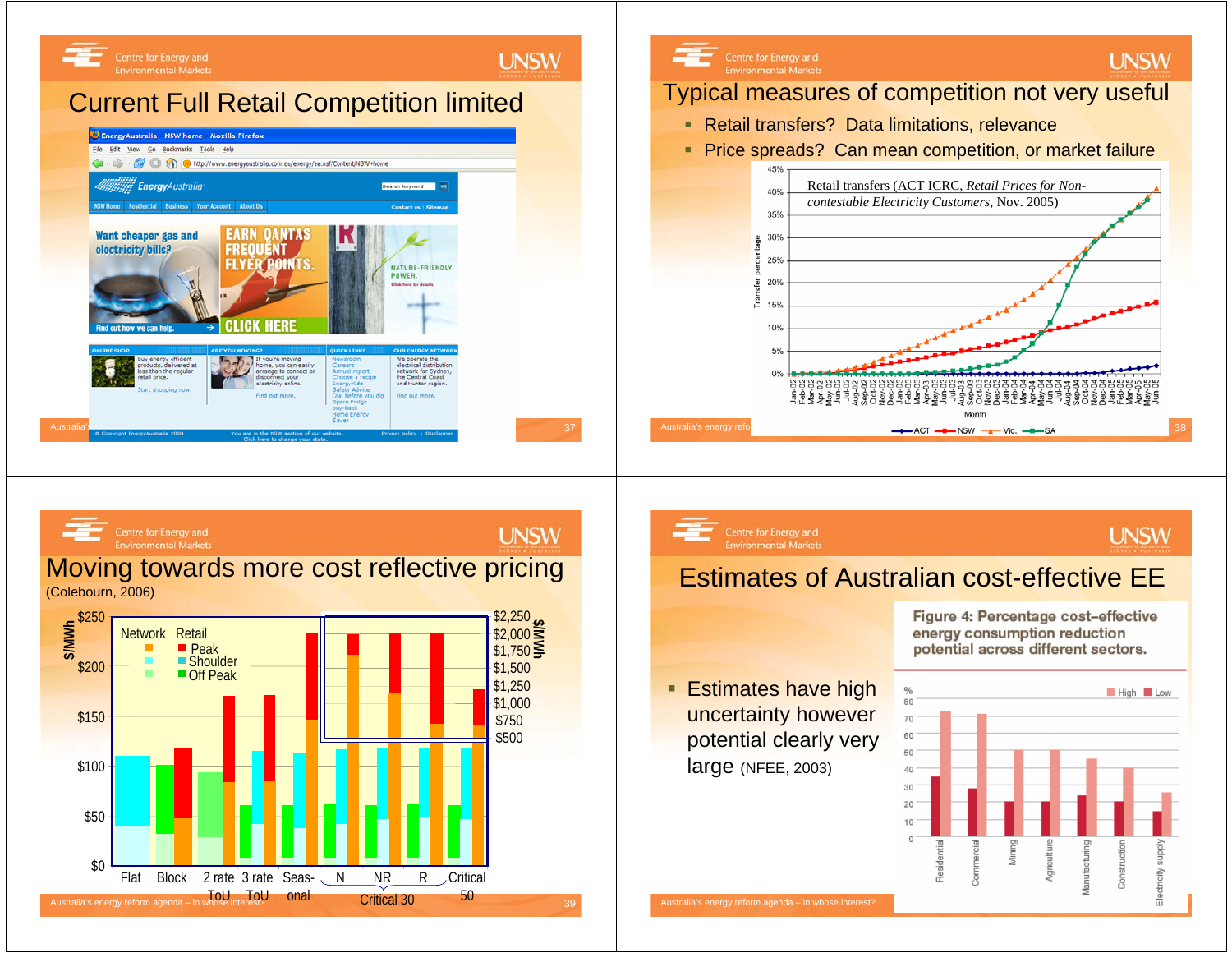## **LINSW**

## Motivating consumers – a limited role for pricing

- For many **but not all** Australian businesses + in residential sector, stationary energy typically < 5% of total expenditure
- ٠ Even for most energy intensive Australian industries, energy costs approx. 20% of production costs





**UNSW** 

# Energy efficiency policy

### **Many energy users**

**Environmental Markets** 

Australia's energy reform agenda – in whose interest?

Centre for Energy and

**Environmental Markets** 

- In dysfunctional retail markets
- Unlikely to be motivated by small price increases
- Even when motivated, may be poorly equipped to take action through poor understanding, and limited options
- <sup>⇒</sup>*"Price based mechanisms, in general, will not address the information and consumer related barriers to 'EE investment – here regulatory solutions tend to be more effective" (UK Energy Saving Trust, 2002)*
- <sup>⇒</sup>Key additional policies include building + equipment standards

Centre for Energy and

**Environmental Markets** 



## Climate change policy

- **Voluntary Greenpower approaches can only have** limited impact + potentially inequitable
	- Private payment for a public good
- **Important roles for direct (eg. appliance + building** standards) + market-based (eg. Emissions Trading) regulation
- Key issues
	- Effectiveness, Efficiency and Equity
		- Everyone a beneficiary of effective action on climate change so all should contribute
		- Policy makers must avoid implementing ineffective, inefficient + inequitable measures (in error or by design)